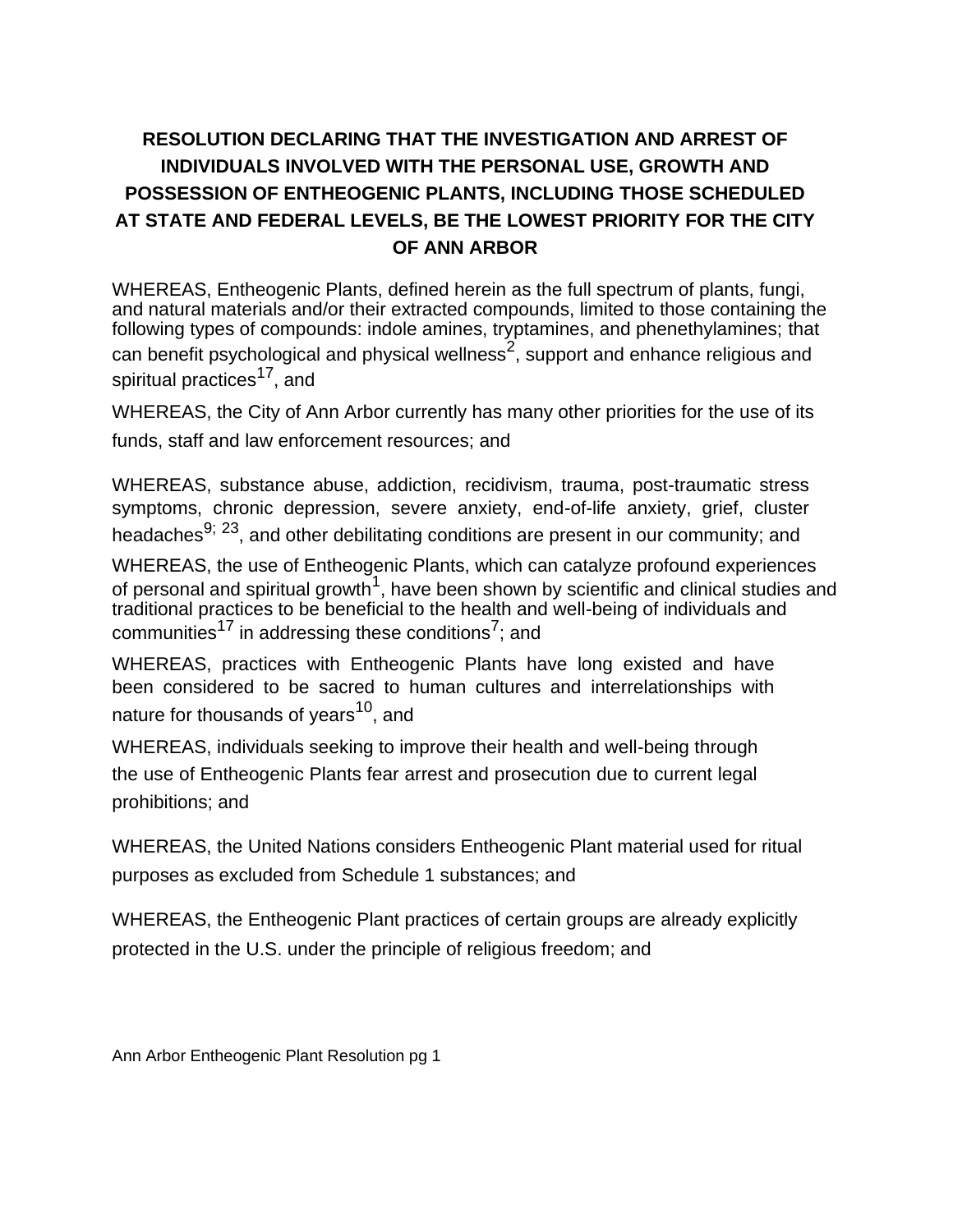WHEREAS, Entheogenic plants such as Ibogaine have been shown to alleviate treatment resistant cases of opiate and methamphetamine addiction at higher rates than other treatment; and

WHEREAS, Entheogenic Plants or combinations of plants such as Ayahuasca that contain Dimethyltryptamine (a naturally occurring compound in the human body) that can be beneficialin treating addiction, depression, and in catalyzing profound experiences of personal and spiritual growth<sup>1</sup>; and

WHEREAS, Entheogenic plants such as cacti that contain phenethylamine compounds (such as mescaline), can be beneficial in the treatment of drug and alcohol addiction and for individual spiritual growth<sup>1</sup>, and have been utilized in sacred initiation and community healing by diverse religious and cultural traditions for millennia and continue to be used for healing and as religious sacraments in modern times<sup>10</sup>; and

WHEREAS, psilocybin, naturally occurring in Entheogenic mushrooms, can alleviate end-of-life anxiety<sup>6</sup> for hospice and terminal cancer patients, can reduce prison recidivism<sup>5; 21</sup>, can effectively treat substance abuse<sup>4</sup>, depression, and cluster headaches (a Johns Hopkins University study on "healthy-normals," found that Entheogenic plants can occasion mystical-type experiences, which were considered one of the top five most meaningful experiences in a subject's life, and positive lifestyle changes continued in a 14-month follow-up); therefore

BE IT RESOLVED: That the Mayor and City Council hereby declare that it shall be the policy of the City of Ann Arbor that the investigation and arrest of persons for planting, cultivating, purchasing, transporting, distributing, engaging in practices with, or possessing Entheogenic Plants or plant compounds which are on the Federal Schedule 1 list shall be the lowest law enforcement priority for the City of Ann Arbor; and city funds or resources shall not be used in any investigation, detention, arrest, or prosecution arising out of alleged violations of state and federal law regarding the use of Entheogenic Plants; and be it

FURTHER RESOLVED: That this resolution does not authorize or enable any of the following activities: commercial sales or manufacturing of these plants and fungi, possessing or distributing these materials in schools, driving under the influence of these materials, or public disturbance; and any significant violation of this section may result in law enforcement involvement by the City of Ann Arbor; and be it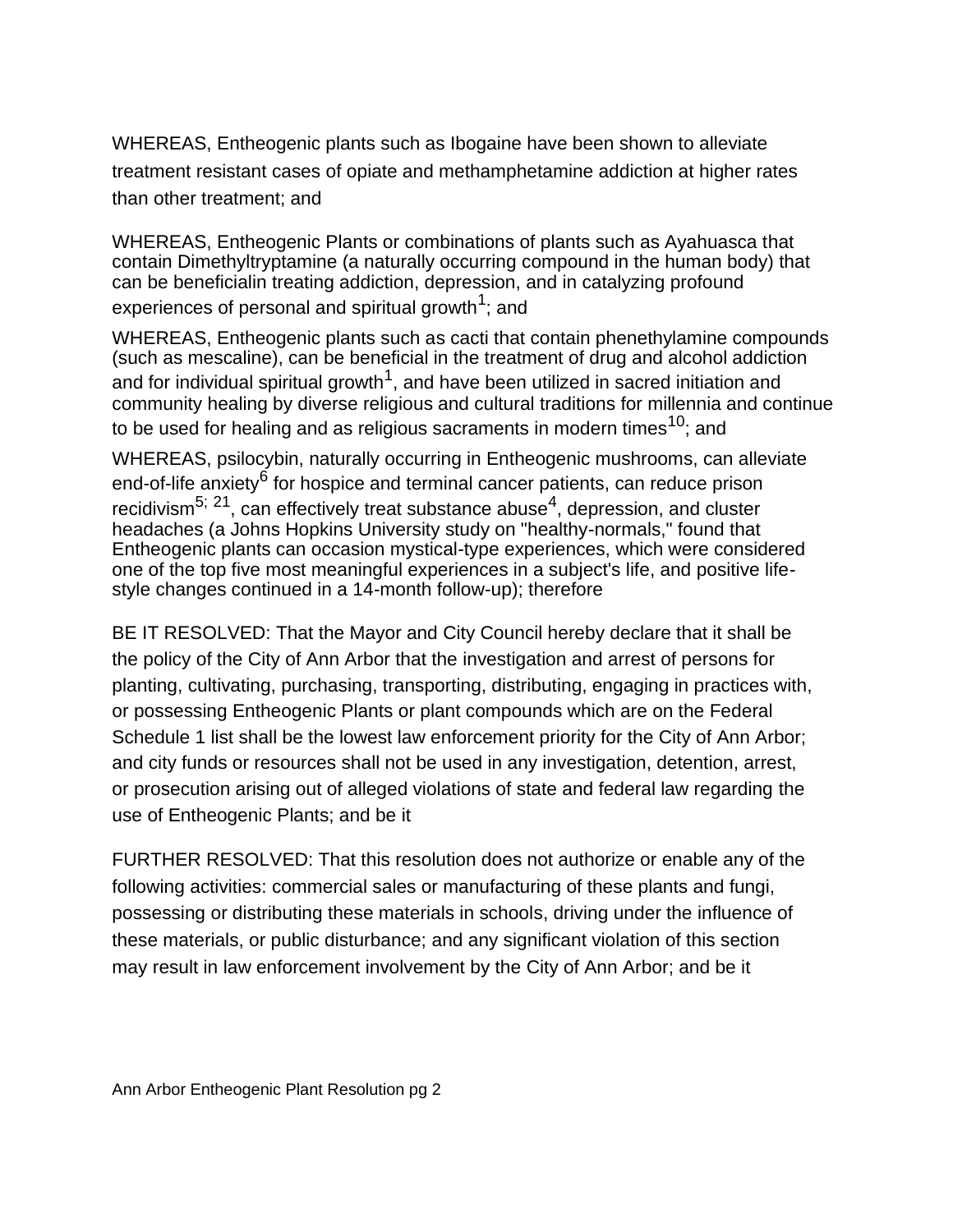FURTHER RESOLVED: That the Mayor and City Council call upon the Washtenaw County District Attorney to cease prosecution of persons involved in the use of Entheogenic Plants or plant-based compounds designated by the federal Controlled Substance Act; and be it

FURTHER RESOLVED: That if any provision of this resolution is declared by a court of competent jurisdiction to be contrary to any statute, regulation, or judicial decision, so that its applicability to any agency, person, or circumstance is held invalid, the validity of the remainder of this resolution and its applicability to any other agency, person, or circumstance shall not be affected.

Ann Arbor Entheogenic Plant Resolution pg 3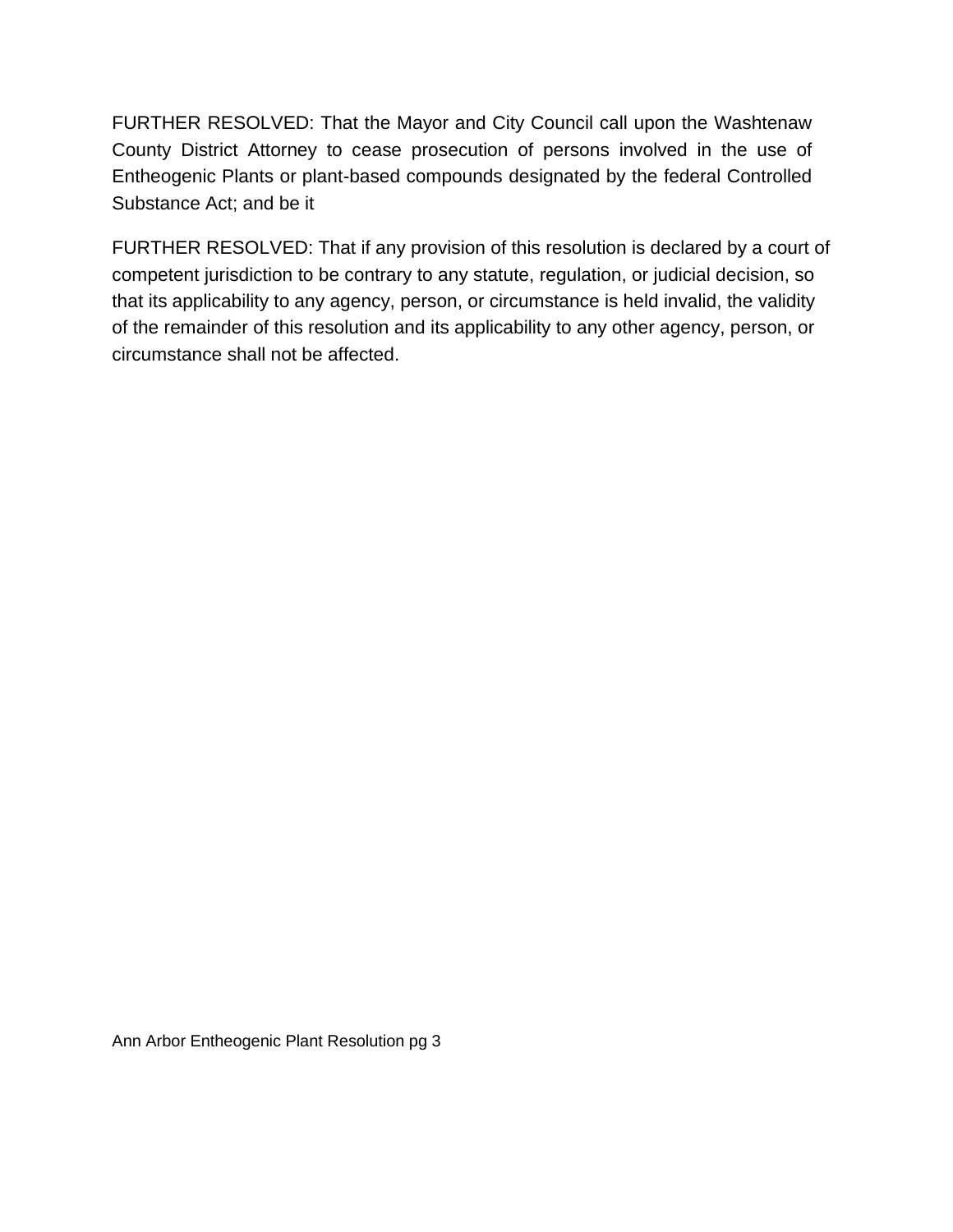- 1) Entheogens for Personal and Spiritual Growth
- Frecska, E., et al. (2012). Enhancement of Creative Expression and Entoptic Phenomena as After-Effects of Repeated Ayahuasca Ceremonies. Journal of Psychoactive Drugs 44(3), pp. 191-199.
- Hartogsohn, I. (2018). The Meaning-Enhancing Properties of Psychedelics and Their Mediator Role in Psychedelic Therapy, Spirituality, and Creativity. Frontiers in Neuroscience, 12 (129). doi:10.3389/fnins.2018.00129
- MacLean, K., et al. (2011). Mystical experiences occasioned by the hallucinogen psilocybin lead to increases in the personality domain of openness. Journal of Psychopharmacology, 25(11)1453-1461.
- Moro, L., et al. (2011) Voice of the Psychonauts: Coping, Life Purpose, and Spirituality in Psychedelic Drug Users. Journal of Psychoactive Drugs, 43 (3), pp. 188-198. DOI: 10.1080/02791072.2011.605661
- Nour, M., etal. (2017): Psychedelics, Personality and Political Perspectives. Journal of Psychoactive Drugs. D0l:10.1080/02791072.2017.1312643
- Sweat, N., et al. (2016). The Associations of Naturalistic Classic Psychedelic Use, Mystical Experience, and Creative Problem Solving. Journal of Psychoactive Drugs, 48(5), pp. 344-350, DOI: 10.1080/02791072.2016.1234090
- 2) Entheogens and Psychological Wellness
- Frecska E., et al., (2016). The Therapeutic Potentials of Ayahuasca: Possible Effects against Various Diseases of Civilization. Frontiers in Pharmacology, 7(35). doi: 10.3389/fphar.2016.00035
- McKenna, D. (2004). Clinical investigations of the therapeutic potential of ayahuasca: rationale and regulatory challenges. Pharmacology & Therapeutics 102(2), pp. 111-129.
- dos Santos, R. et al. (2017). Effects of the Natural (3- Carboline Alkaloid Harmine, a Main Constituent of Ayahuasca, in Memory and in the Hippocampus: A Systematic Literature Review of Preclinical Studies. Journal of Psychoactive Drugs, 49(1), pp. 1- 10, DOI: 10.1080/02791072.2016.1260189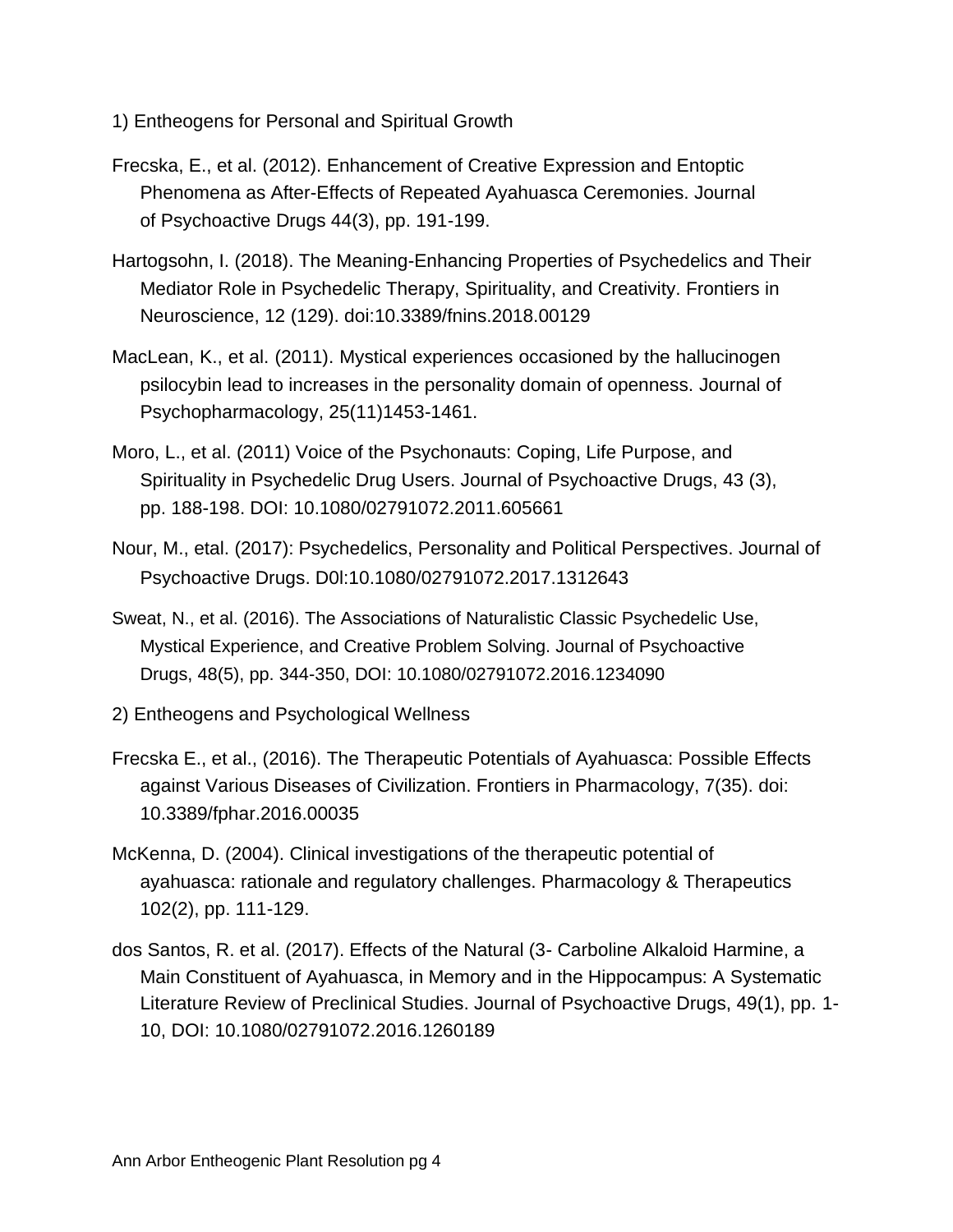- Wilcox, J. (2014). Psilocybin and Obsessive-Compulsive Disorder. Journal of Psychoactive Drugs, 46(5), pp. 393-395. DOI: 10.1080/02791072.2014.963754
- 3) Entheogens and Physical Wellness
- Djamshidian, A., et al. (2015). "Banisteriopsis caapi, a Forgotten Potential Therapy for Parkinson's Disease?" Movement Disorders Clinical Practice: n/a-n/a.
- Liu, X., et al., (2017) Harmine is an inflammatory inhibitor through the suppression of NF-kB signaling. Biochemical and Biophysical Research Communications, http://dx.doi.Org/10.1016/j.bbrc.2017.05.126
- Ly et al. (2018). Psychedelics Promote Structural and Functional Neural Plasticity. Cell Reports 23, pp. 3170-3182.
- McCleary, J., et al., (1960). Antibiotic activity of an extract of peyote (Lophophora Williamii). Economic Botany, 14(3), pp. 247-249.
- dos Santos, R. (2014) Immunological Effects of Ayahuasca in Humans. Journal of Psychoactive Drugs, 46 (5), pp. 383-388.
- Samoylenkoa, V., et al. (2010). Banisteriopsis caapi, a unique combination of MAO inhibitory and antioxidative constituents for the activities relevant to neurodegenerative disorders and Parkinson's disease. Journal of Ethnopharmacology, 127 (2), pp. 357-367. doi:10.1016/j.jep.2009.10.030.
- 4) Entheogens and Substance Abuse
- Bogenschutz, M., et al. (2015). Psilocybin-assisted treatment for alcohol dependence: A proof-of-concept study. Journal of Psychopharmacology 29(3), pp. 289-299.
- Bogenschutz, M., and Forcehimes, A. (2017). Development of a Psychotherapeutic Model for Psilocybin-Assisted Treatment of Alcoholism. Journal of Humanistic Psychology, 57(4), pp. 389-414.
- Johnson, M. et al. (2017). An online survey of tobacco smoking cessation associated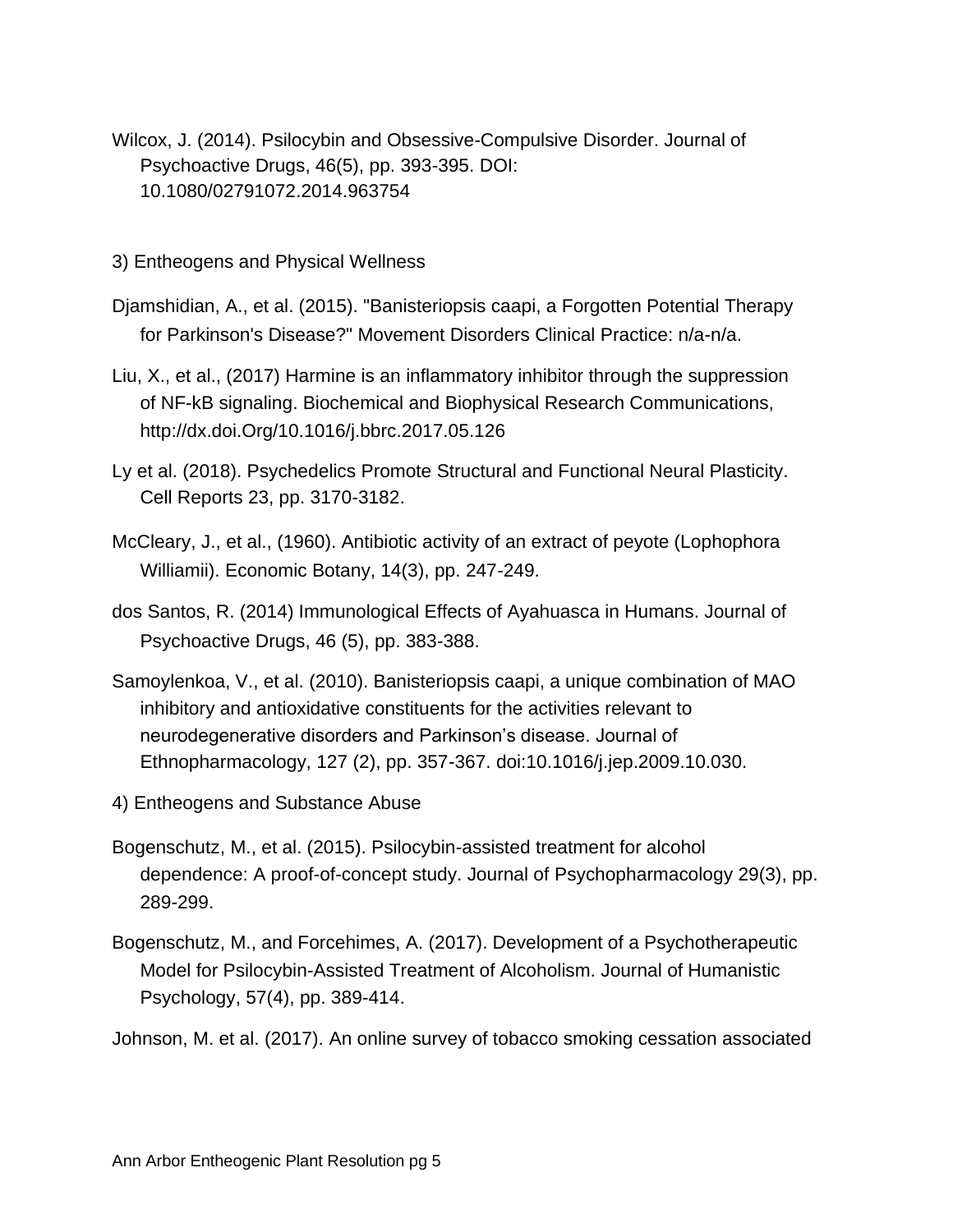with naturalistic psychedelic use. Journal of Psychopharmacology 31 (7), pp. 841- 850.

- de Veen, B. (2017) Psilocybin for treating substance use disorders? Expert Review of Neurotherapeutics, 17(2), pp. 203-212. DOI: 10.1080/14737175.2016.1220834
- 5) Entheogens and Recidivism
- Romero, S. (March 28, 2015). In Brazil, some inmates get therapy with hallucinogenic tea. The New York Times.
- 6) Entheogens and Anxiety
- Sarris, J., et al. (2013). "Plant-based medicines for anxiety disorders, part 2: a review of clinical studies with supporting preclinical evidence." CNS Drugs 27(4), pp. 301-319.

7) Entheogens and Grief

- Gonzalez, D., et al. (2017). Potential Use of Ayahuasca in Grief Therapy. OMEGA— Journal of Death and Dying, pp. 1 -26.
- 8) Ayahuasca and Diabetes
- Wang, P. et al., (2015). A high-throughput chemical screen reveals that harminemediated inhibition of DYRK1A increases human pancreatic beta cell replication. Nature Medicine 21, pp. 383-388.
- 9) Entheogens and Cluster Headaches
	- Schindler, E., et al. (2015) Indoleamine Hallucinogens in Cluster Headache: Results of the Clusterbusters Medication Use Survey, Journal of Psychoactive Drugs, 47:5 372-381, DOI: 10.1080/02791072.2015.1107664
- 10) Historical Use of Entheogens
- El-Seedi, H., et al. (2005). Prehistoric peyote use: Alkaloid analysis and radiocarbon dating of archaeological specimens of Lophophora from Texas. Journal of Ethnopharmacology 107(1), pp. 238-242.

Guzman, G. (2008). Hallucinogenic Mushrooms in Mexico: An Overview. Economic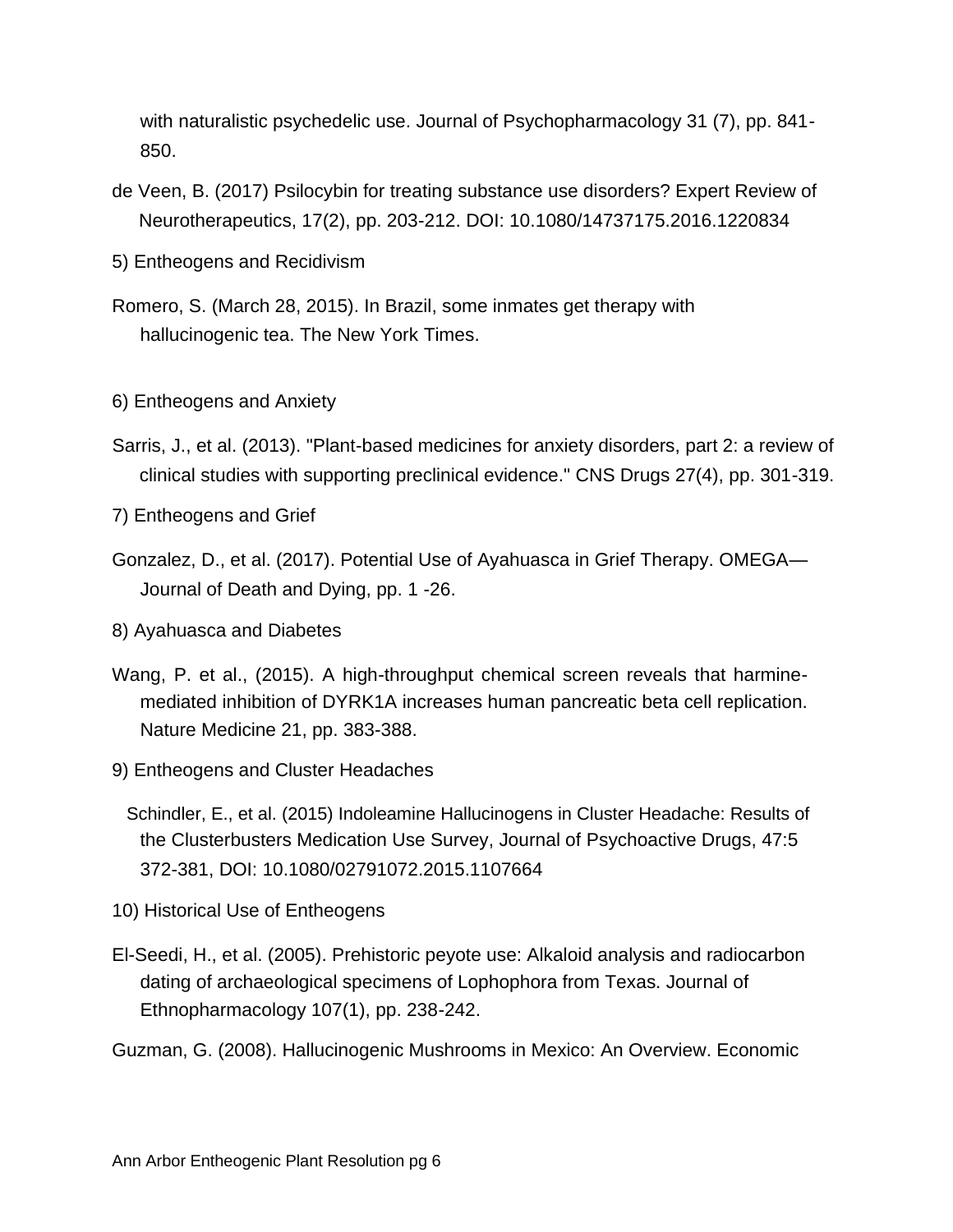Botany, 62(3), pp. 404-412.

- Miller, L. et al., (2019). Chemical evidence for the use of multiple psychotropic plants in , a 1,000-year-old ritual bundle from South America. Proceedings of the National Academy of Sciences. DOI :10.1073/pnas. 190217411
- Samorini, G. (1992). The Oldest Representations Of Hallucinogenic Mushrooms In The World (Sahara Desert, 9000 - 7000 B.P.). Integration, Journal of Mind-moving Plants and Culture 2/3.
- 11) Iboga/lbogaine for Addiction Therapy
- Alper, K., et al. (1999). Treatment of acute opioid withdrawal with ibogaine. American Journal of Addictions, 8(3), 234-242. doi:10.1080/105504999305848
- Brown, T. K. (2013). Ibogaine in the treatment of substance dependence. Current Drug Abuse Reviews, 6(1), 3-16. doi: 10.2174/15672050113109990001
- Brown, T. and Alper, K. (2017): Treatment of opioid use disorder with ibogaine: detoxification and drug use outcomes. The American Journal of Drug and Alcohol Abuse. DOI: 10.1080/00952990.2017.1320802
- Luciano, D. (1998). Observations on treatment with ibogaine. American Journal of Addictions, 7(1), pp. 89-89. doi:10.1111/j.1521-0391.1998.tb00472.x
- Mash, D., et al. (2001). Ibogaine in the treatment of heroin withdrawal. In K. Alper, & G. A. Cordell (Eds.), The alkaloids: Chemistry and biology (1st ed., Vol. 56, pp. 155— 171). London: Academic Press/Elsevier.
- Mash, D., et al., (2018) Ibogaine Detoxification Transitions Opioid and Cocaine Abusers Between Dependence and Abstinence: Clinical Observations and Treatment Outcomes. Frontiers in Pharmacology. 9:529. doi: 10.3389/fphar.2018.00529
- Sheppard, S. G. (1994). A preliminary investigation of ibogaine: Case reports and recommendations for further study. Journal of Substance Abuse Treatment, 77(4), 379-385. doi: 10.1016/0740-5472(94)90049-3
- 12) Ayahuasca Experience similar to Near-Death Experience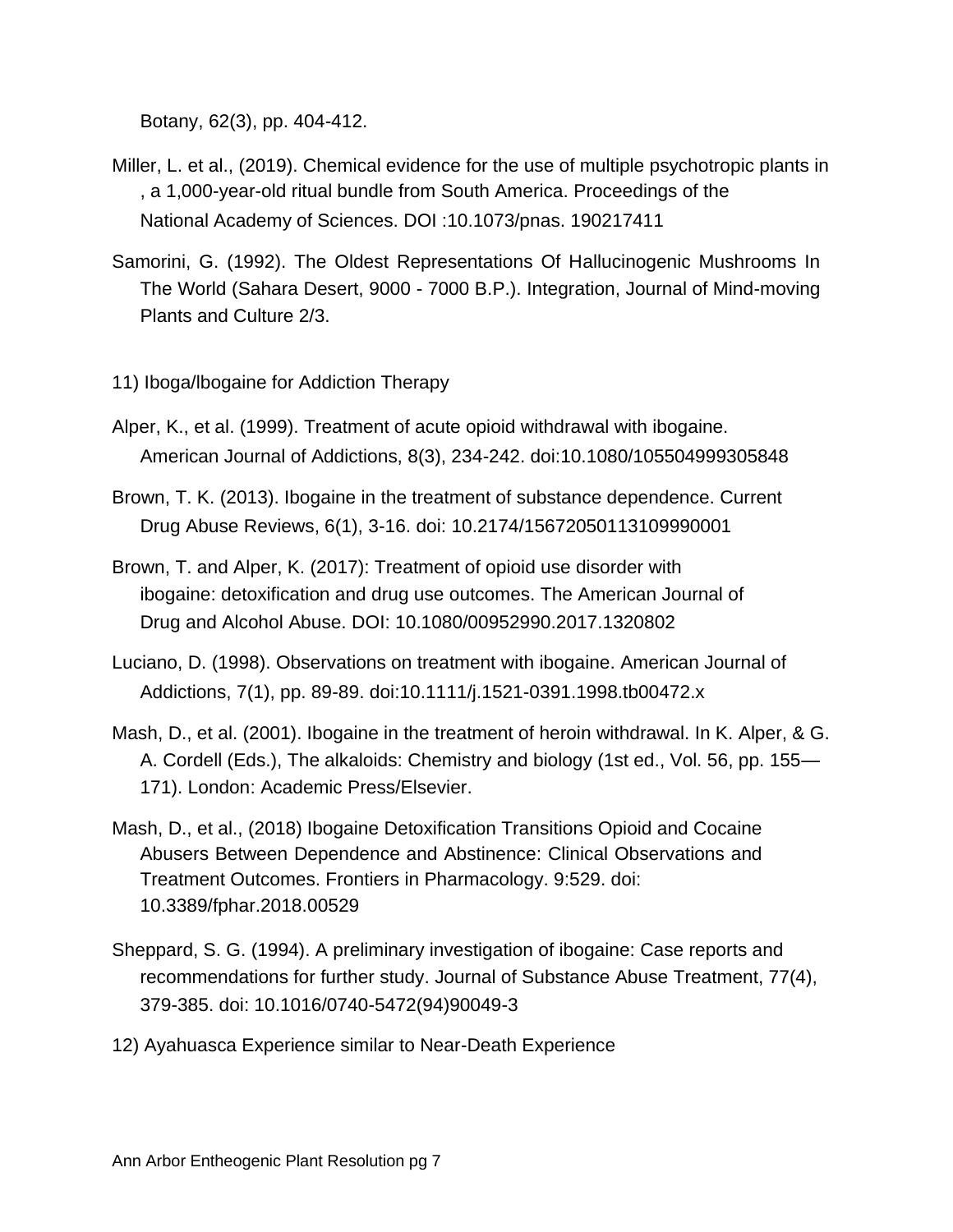- Liester, M. B. (2013). Near-death experiences and ayahuasca-induced experiencestwo unique pathways to a phenomenologically similar state of consciousness. Journal of Transpersonal Psychology 45(1), p. 24.
- 13) Ayahuasca for Addiction Therapy
- Barbosa, P. et al. (2018) Assessment of Alcohol and Tobacco Use Disorders Among Religious Users of Ayahuasca. Frontiers in Psychiatry, 9 (136). doi:10.3389/fpsyt.2018.00136
- Brierley, D., and Davidson, C. (2012). Developments in harmine pharmacology Implications for ayahuasca use and drug-dependence treatment. Progress in Neuropsychopharmacology & Biology 39(2), pp. 263-272.
- Liester, M. and Prickett, J. (2012) Hypotheses Regarding the Mechanisms of Ayahuasca in the Treatment of Addictions. Journal of Psychoactive Drugs, 44 (3), pp. 200-208. DOI: 10.1080/02791072.2012.704590
- Loizaga-Velder, A. and R. Verres (2014). Therapeutic effects of ritual ayahuasca use in the treatment of substance dependence-qualitative results. Journal of Psychoactive Drugs 46(1), pp. 63-72.
- Mabit, J., et al. (1996). Takiwasi: The Use of Amazonian Shamanism to Rehabilitate Drug Addicts. Yearbook of Cross-Cultural Medicine and Psychotherapy. W. Andritzky. Berlin, International Institute of Cross-Cultural Therapy Research.
- Talina, P., and Sanabriab, E. (2017). Ayahuasca's entwined efficacy: An ethnographic study of ritual healing from addiction. International Journal of Drug Policy 44, pp. 23-30.
- Thomas, G., et al. (2013). Ayahuasca-assisted therapy for addiction: results from a preliminary observational study in Canada. Current Drug Abuse Review 6(1), pp. 30-42.
- 14) Ayahuasca and Depression
- Anderson, B. (2012). Ayahuasca as Antidepressant? Psychedelics and Styles of Reasoning in Psychiatry. Anthropology of Consciousness, 23(1), pp. 44-59.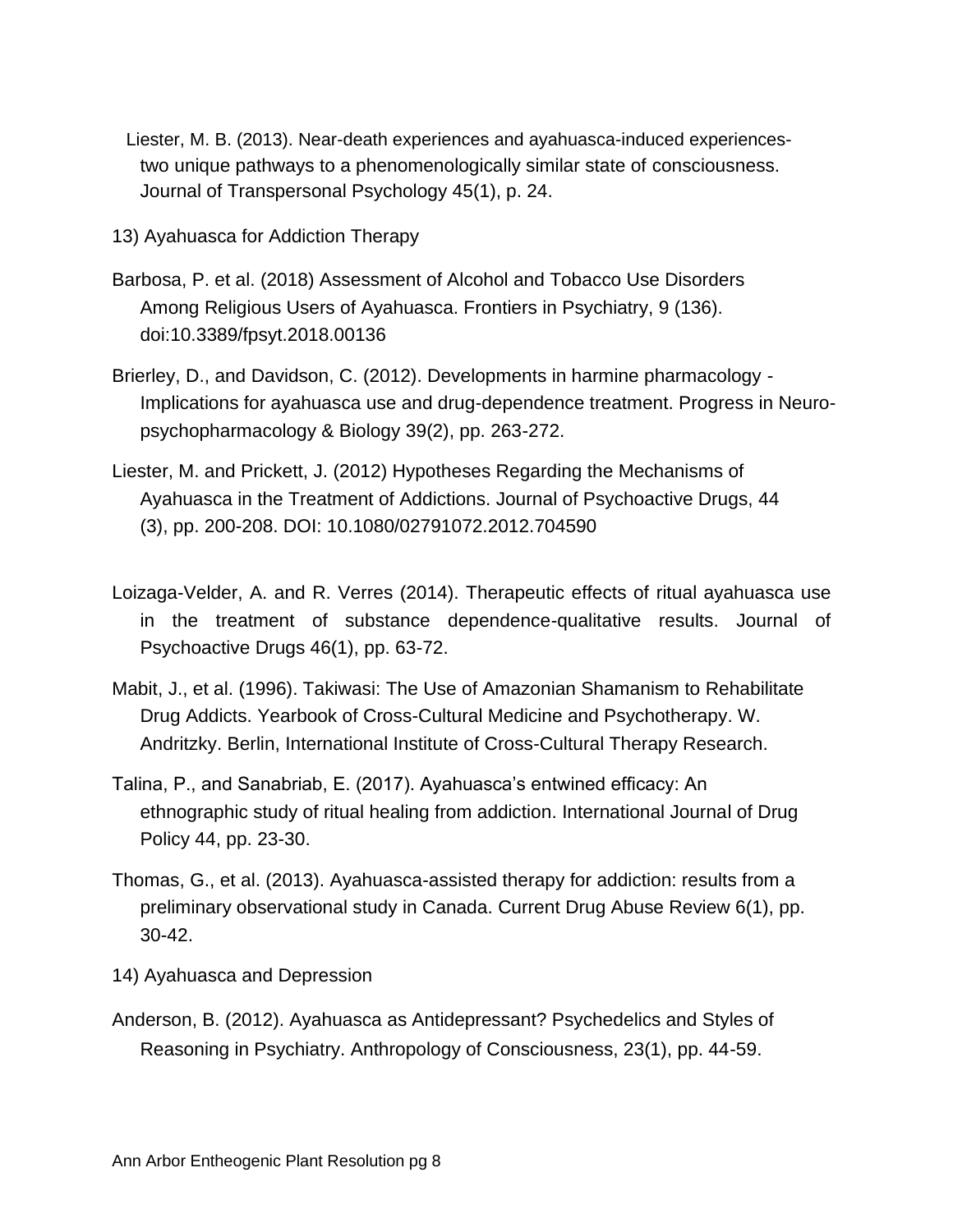- de L. Osorio, F., et al. (2015). Antidepressant effects of a single dose of ayahuasca in patients with recurrent depression: a preliminary report. Revista Brasileira de Psiquiatria 37(1), pp. 13-20.
- Palhano-Fontes, F., et al. (2014). The Therapeutic Potentials of Ayahuasca in the Treatment of Depression. The Therapeutic Use of Ayahuasca. B. C. Labate and C. Cavnar, Springer: Berlin, Heidelberg, pp. 23-39.
- dos Santos, R., et al. (2016). Anti-depressive, anxiolytic, and anti-addictive effects of ayahuasca, psilocybin and lysergic acid diethylamide (LSD): A systematic review of clinical trials published in the last 25 years. Therapeutic Advances in Psychopharmacology, 6(3), pp. 193-213. doi:10.1177/2045125316638008

15) Ayahuasca and Personal Growth

- Bouso, J. C., et al. (2012). "Personality, Psychopathology, Life Attitudes and Neuropsychological Performance among Ritual Users of Ayahuasca: A Longitudinal Study. PLoS ONE 7(8).
- Kuypers, K., et al. (2016). Ayahuasca enhances creative divergent thinking while decreasing conventional convergent thinking. Psychopharmacology. DOI 10.1007/S00213-016-4377-8
- Soler J., et al. (2018). Four Weekly Ayahuasca Sessions Lead to Increases in "Acceptance" Capacities: A Comparison Study With a Standard 8-Week Mindfulness Training Program. Frontiers in Pharmacology, 9 (224). doi: 10.3389/fphar.2018.00224
- 16) Ayahuasca and Spiritual Growth
- Harris, R., and Gurel, L. (2012). A Study of Ayahuasca Use in North America. Journal of Psychoactive Drugs 44(3): 209-215.
- Trichter, S., etal. (2009). Changes in spirituality among ayahuasca ceremony novice participants. Journal of Psychoactive Drugs 41(2), pp. 121-134.
- Tupper, K. (2010). Entheogenic healing: The spiritual effects and therapeutic potential of ceremonial ayahuasca use. The healing power of spirituality: How faith helps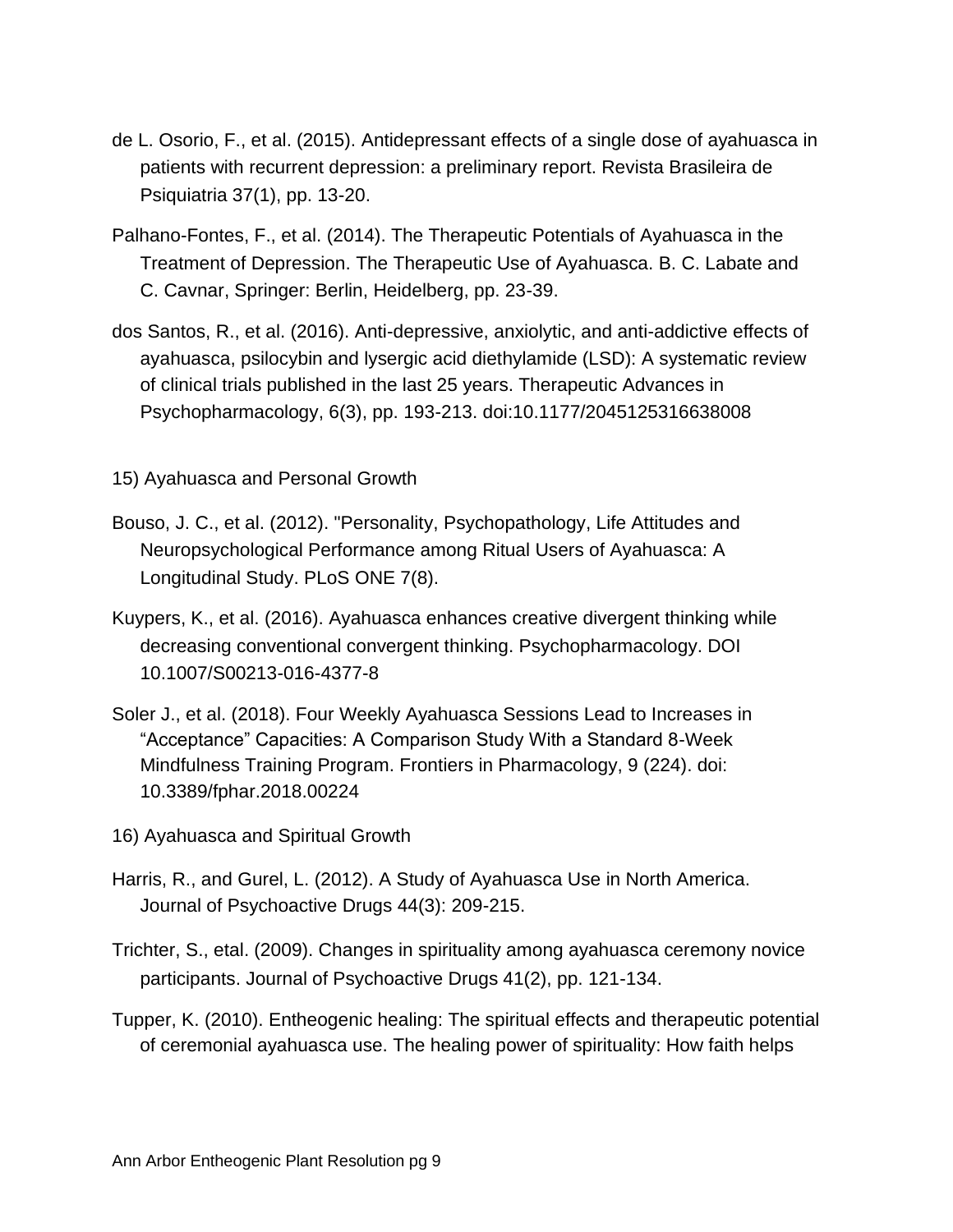humans thrive, Volume 3. J. H. Ellens. Santa Barbara, Praeger: pp. 269-282.

- Tupper, K. W. (2002). Entheogens and Existential Intelligence: The Use of Plant Teachers as Cognitive Tools. Canadian Journal of Education 27(4), pp. 499-516.
- 17) Peyote for treatment of alcohol and drug dependence
- Winkelman, M. (2014). Psychedelics as Medicines for Substance Abuse Rehabilitation: Evaluating Treatments with LSD, Peyote, Ibogaine and Ayahuasca. Current Drug Abuse Reviews 7, pp. 101-116.

18) Peyote

- Calabrese, J. (2007). The Therapeutic Use of Peyote in the Native American Church Chapter 3 in Vol. 1 of Psychedelic Medicine: New Evidence for Hallucinogens as Treatments. Michael J. Winkelman and Thomas B. Roberts (editors). Westport, CT: Praeger/Greenwood.
- Feeney, K. (2007). The Legal Basis for Religious Peyote Use. Chapter 13 in Vol 1 of Psychedelic Medicine: New Evidence for Hallucinogens as Treatments. Michael J. Winkelman and Thomas B. Roberts (editors). Westport, CT: Praeger/Greenwood.
- 19) Psilocybin for End-of-Life Anxiety
- Blinderman, C. (2016). Psycho-existential distress in cancer patients: A return to entheogens. Journal of Psychopharmacology 30 (12), pp. 1205-1206.
- Kelmendi, B., et al. (2016). The role of psychedelics in palliative care reconsidered: A case for psilocybin. Journal of Psychopharmacology 30(12), pp. 1212-1214.
- Ross, S., et al. (2016). Rapid and sustained symptom reduction following psilocybin treatment for anxiety and depression in patients with life-threatening cancer: a randomized controlled trial. Journal of Psychopharmacology, 30(12), pp. 1165-1180.

20) Entheogens and Reduced Recidivism

Hendricks, P., et al. (2014). Hallucinogen use predicts reduced recidivism among substance-involved offenders under community corrections supervision. Journal